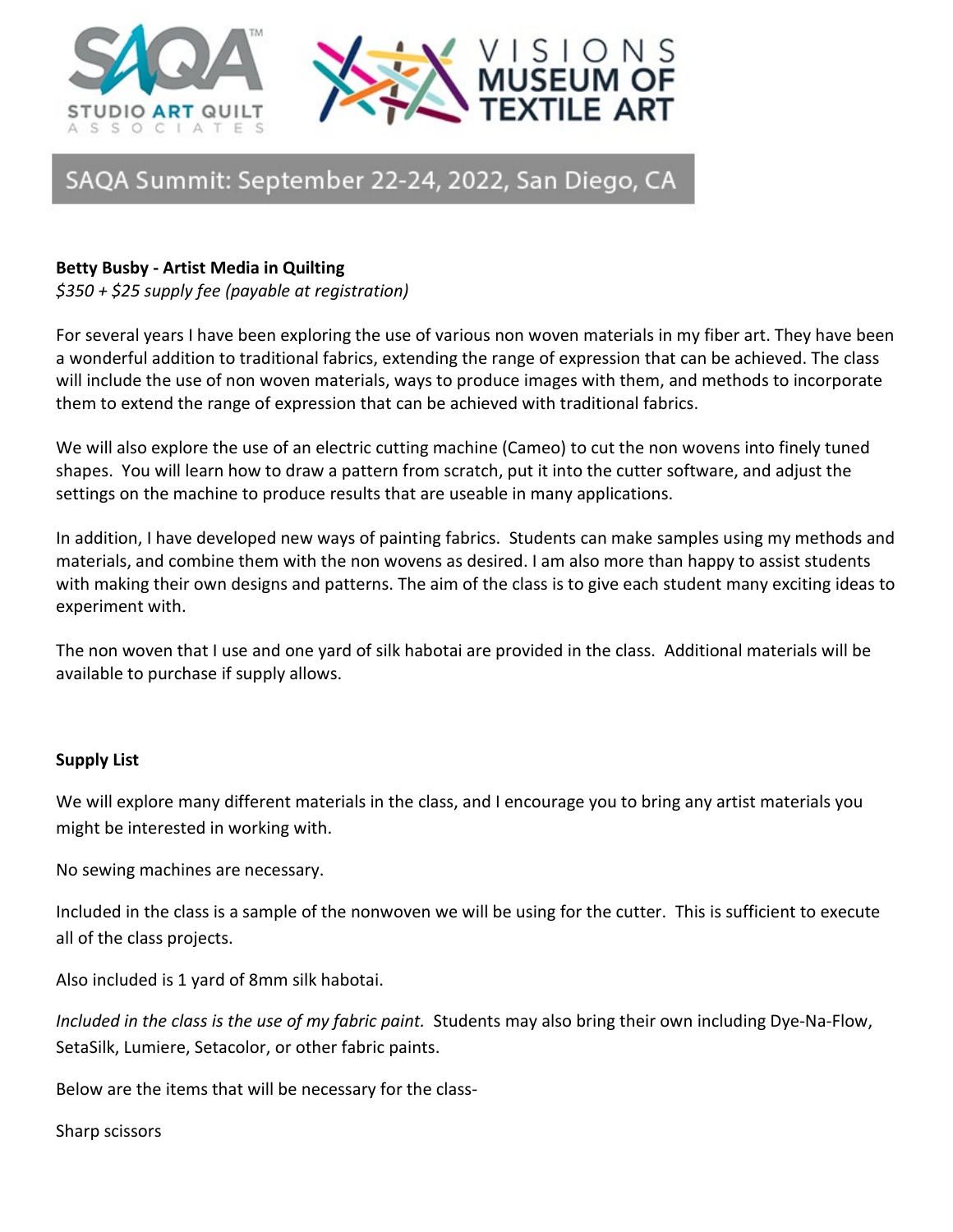6 white plastic kitchen trash can liner bags- 13 gallon- unscented please.

Fusible of your choice – at least one yard- Wonder Under recommended

Latex gloves for use when painting

Container for water to rinse brushes

Water sprayer

parchment paper or Teflon sheet (preferred)

2 yards minimum of white or light colored material- can be any material, including synthetics.

A sheet or 2 of foamcore board- the 20x30" size that is sold at Target and most grocery stores is fine.

Set of regular acrylic artist paints (any brand)- basic colors, primaries plus black and white.

Recommended brushes are 1" chipping brushes, and large (size 8-10) round bristle brushes meant for acrylic paint. Find the chipping brushes in the hardware store, usually in the bottom bins- they are a dollar or so each.

You'll need 3 or 4 of each.



#### **OPTIONAL:**

Gallon ziplock bags to take home your treasures.

Apron- at least wear painting clothes.

Extra fabric to paint- some of the techniques work best on silk habotai, but you can bring cottons or even synthetics too

Other media to bring IF you have them and would like to explore are- Prismacolor colored pencils, fabric paints such as Lumiere, Derwent Inktense pencils, and markers.